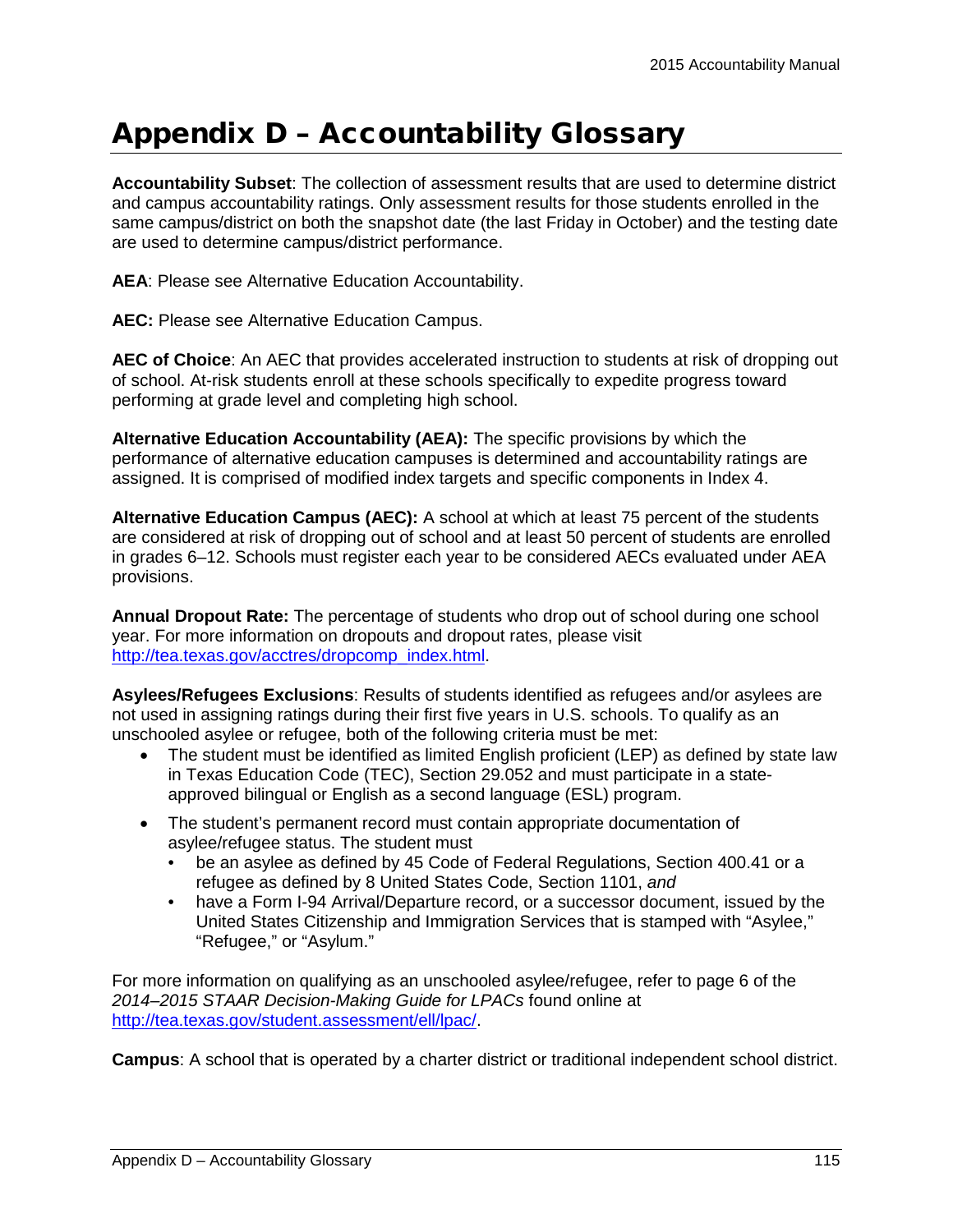**Campus Comparison Group**: A set of 40 campuses unique to a school that most closely match that school in six categories. Campus comparison groups are used to award distinction designations. Please see Appendix H for further details.

**Charter Operator**: An entity that controls and is responsible for a school or schools that has/have been granted a charter under TEC, Subchapter D, Chapter 12.

**Continuer:** A student who has not graduated and enrolls in the fall semester in the Texas public school system any time after his or her anticipated graduation. For more information on continuers, please visit [http://tea.texas.gov/acctres/dropcomp\\_index.html.](http://tea.texas.gov/acctres/dropcomp_index.html)

**DAEP**: Please see Disciplinary Alternative Education Program.

**DAP:** Please see Distinguished Achievement Program.

**Data Integrity**: Refers to the quality of the data used to determine an accountability rating. The integrity of data can be compromised either through intentional manipulation or through unintentional errors in data reporting. If data integrity is in question, it may not be possible to determine a reliable rating.

**Disciplinary Alternative Education Program:** A system of instruction provided in a setting other than a regular classroom, that is located on or off a regular school campus, that provides for the educational and behavioral needs of students, and that provides specialized supervision and counseling for its students. DAEP's are not assigned accountability ratings. The attendance and performance results of a student in a DAEP are attributed to his or her home campus.

**Distinction Designations**: Recognitions for campuses that are ranked in the top 25 percent of their campus comparison group in student progress and closing performance gaps and for academic achievement in English language arts/reading, mathematics, science, and social studies. Distinction designations are also awarded to both campuses and districts in postsecondary readiness. Please see chapter 5 for more information on distinction designations.

**Distinguished Achievement Program:** One of three graduation plans available to students who entered ninth grade prior to the 2014–15 school year. For more information about graduation plans in Texas, please visit [http://tea.texas.gov/graduation.aspx.](http://tea.texas.gov/graduation.aspx)

**District:** A school or group of schools that is operated by a board of trustees or other, similar governing body. It includes both charter operators and traditional independent school districts.

**Dropout Recovery School**: An AEC of choice at which at least 50 percent of students are at least 17 years old as of September 1 of the current school year.

**DRS**: Please see Dropout Recovery School.

**ELL**: Please see English language learner.

**English Language Learner:** A student whose primary language is other than English and who is in the process of acquiring English.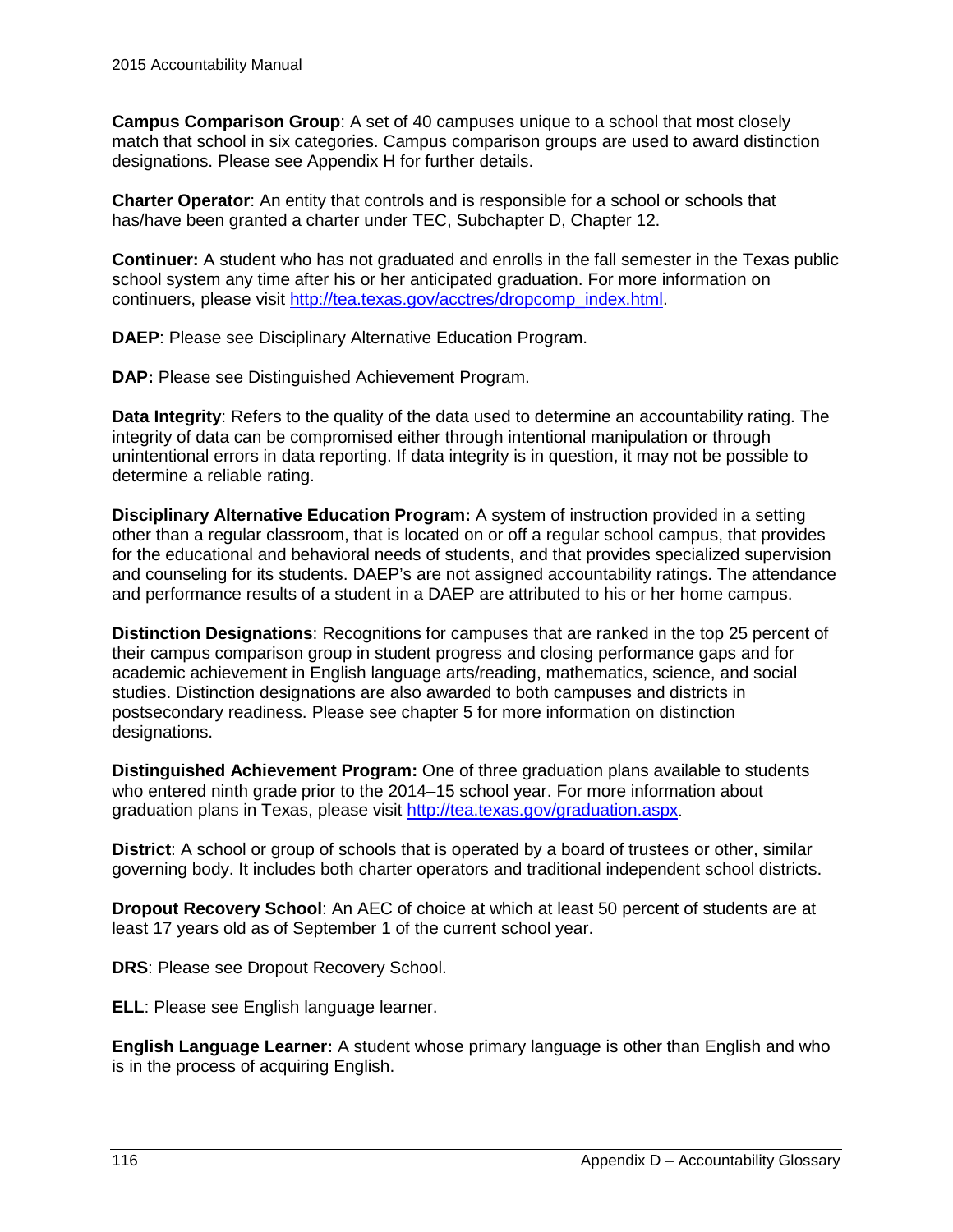**Ever ELL (ELL [Ever HS]):** Students reported in PEIMS as ELLs at any time while attending Grades 9–12 in a Texas public school.

**GED**: Please see General Educational Development.

**General Educational Development:** A proprietary, four-subject test designed to determine whether the education level of someone without a high school diploma is equivalent to successful completion of high school.

**Graduation Rate:** The percentage of students who are reported in PEIMS as graduates of the Texas public school system. The graduation rate can be either annual (the percentage of students who graduate in a given year) or longitudinal (the percentage of students in a cohort who begin ninth-grade together and graduate in either four or five years). For more information on graduation rates, please visit [http://tea.texas.gov/acctres/dropcomp\\_index.html.](http://tea.texas.gov/acctres/dropcomp_index.html)

**JJAEP**: Please see Juvenile Justice Alternative Education Program.

**Juvenile Justice Alternative Education Program:** A disciplinary alternative education program (DAEP) operated under the authority of a county juvenile justice board. JJAEP's are not assigned accountability ratings. The attendance and performance results of a student in a JJAEP are attributed to his or her home campus.

**Minimum High School Program:** One of three graduation plans available to students who entered ninth grade prior to the 2014–15 school year. For more information about graduation plans in Texas, please visit [http://tea.texas.gov/graduation.aspx.](http://tea.texas.gov/graduation.aspx)

**Minimum-Size Criteria:** A benchmark that sets the fewest number of performance results that must be available in order for those results to be used to assign accountability ratings. The minimum-size criteria vary by indicator. Please see chapter 4 of the accountability manual for more information.

**PEG**: Please see Public Education Grant.

**Public Education Grant:** A state-wide program that permits parents with children attending campuses that do not meet specific performance criteria to request that their children be transferred to another campus within the same district or to another district. Please see TEC, §29.201–29.205 and chapter 9 of the accountability manual for more information.

**Recommended High School Program:** One of three graduation plans available to students who entered ninth grade prior to the 2014–15 school year. For more information about graduation plans in Texas, please visit [http://tea.texas.gov/graduation.aspx.](http://tea.texas.gov/graduation.aspx)

**Registered AEC**: A campus registered for evaluation by AEA provisions that meets the 11 registration requirements, 75 percent at-risk enrollment criterion, and 50 percent grades 6-12 enrollment criterion. This term includes AECs of Choice, DRS, and Residential Facilities.

**Residential Treatment Facilities**: Live-in private centers and programs, or detention centers and correctional facilities operated by the TJJD that provide educational services. The performance results of students in a residential treatment facility are excluded from state accountability ratings if appropriate PEIMS student attribution codes are submitted. Please see *Appendix G – Inclusion or Exclusion of Performance Data* for more information.